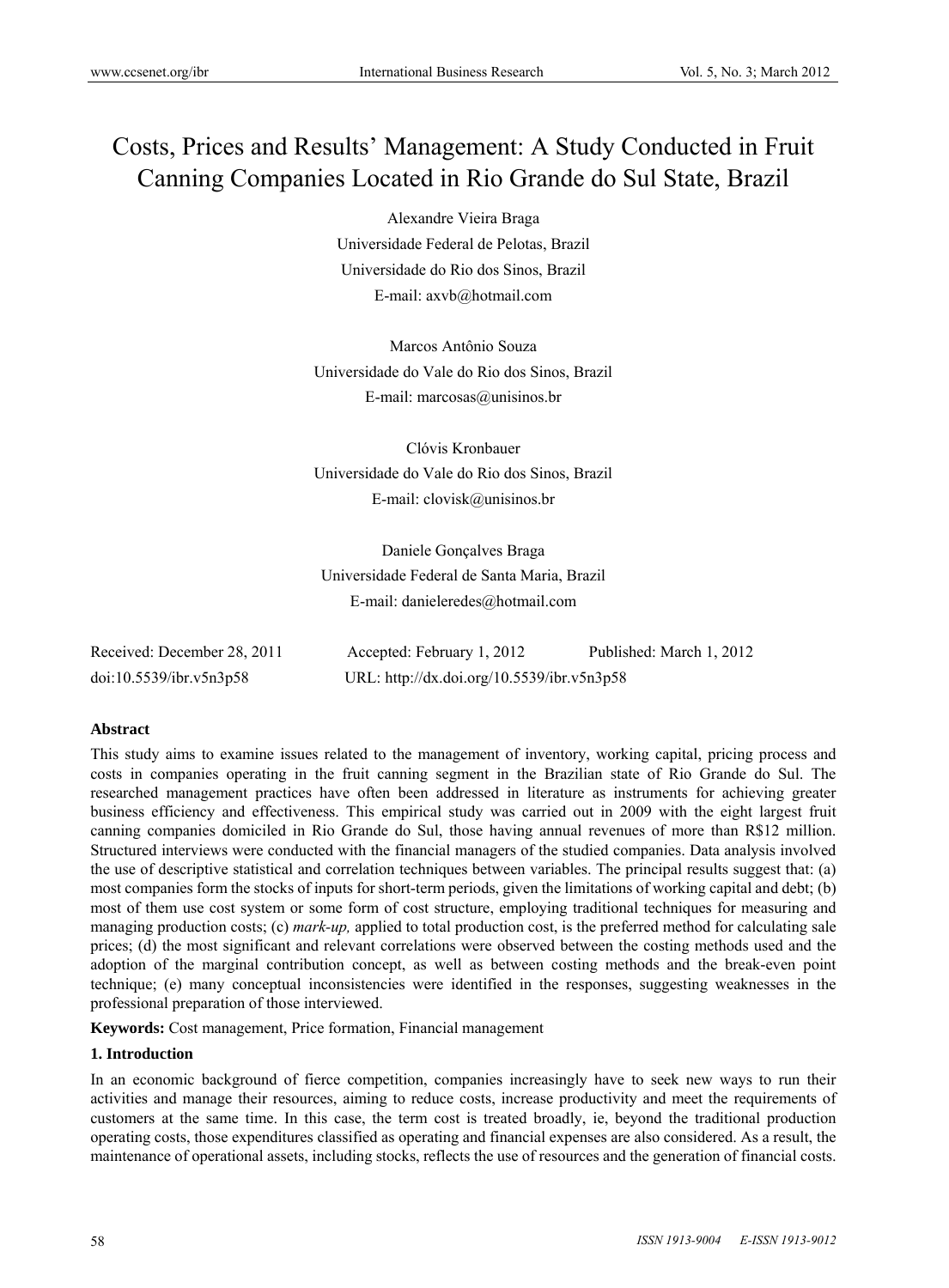In this context, an example is given by Gomez-Bezares (1999). It is the inventory management, given that by optimizing the use of this investment, it rationalizes the use of available resources in the company. On this same issue, Dias (1987) says that the company must minimize the capital invested in stocks, because it is a major cost generator, ie, its steady increase raises the incidence of financial costs at the same proportion. However, it is impossible for a company to act without stocks at the right time, because the lack of stocks compromises to achieving sales. Dias (1987) adds that it is this complexity that requires the adoption of appropriate management techniques and activities.

According to Martins (2003), the activity of controlling is inserted in this issue, since it enables the planning of resources, the knowledge on costs, verification whether costs are consistent with the plan and, based on the analysis of possible deviations, the direction of course correction actions. Martins (2003) also highlights that, even being the most complete and sophisticated, no cost control system is able to achieve its goals if it cannot count on the full commitment of the company, starting with its top leaders.

Another relevant aspect refers to the results' formation and management. For Perez Jr., Oliveira and Costa (2008), the prices need to consider factors outside the company, but cannot ignore the internal costs, because this comparison allows appropriate decisions about the appropriateness or not of practicing market prices, and direct actions that leverage to achieve greater internal efficiency. In fact, ignoring these aspects of management can undermine the profitability and, consequently, the continuity of business.

The brief background presented till here, applied to companies in general, applies especially to the reality of group of companies selected for this study, ie, the canning industry based in the canning center, of the region of Pelotas, in Rio Grande do Sul State, Brazil.

The study of Madail and Raseira (2008) clarifies that this industry segment emerged at the end of the nineteenth century and was consolidated in the 1970s, when there was the installation of large corporations. In the 1980s, it was possible to witness the closure of many industries in the sector, according to the so-called systemic crisis that hit it. However, as Madail and Raseira (2008) add, yet in the following decade, the companies that remained were consolidated in the market, and from the 40 industries from previous decade only 12, in 2007, reached an important milestone in the business productivity and are now responsible for 98 % of the production of peach compote in Brazil.

Some companies in the industry restructured, increased its industrial park and adopted organizational changes in a similar move to that seen in different branches of production, while others have combined old and new processes. The closure of companies in the industry at the time of crisis, caused a severe unemployment in the region of Pelotas, Rio Grande do Sul, but also served as a challenge to managers for the restructuring and modernization of management practices (Badejo & Callegaro, 2001).

This is as relevant as the constant threat posed by the entry of foreign products, particularly in Argentina. In this regard, Santos (2009, p.18, *our translation*) points out that "The imported box with 24 cans sells for \$ 15, which represents R\$1.12 a unit, considering the dollar at R\$ 1.80. But, in Brazil, the industries need to sell the can at least R\$ 2.00 to cover the cost of production".

Considering the presented context and the industry chosen for this research, the objective is to identify and analyze how the candy canning industries are managing their costs, their inventories and their selling prices. As noted earlier in this introduction, cost is treated broadly, including the ones resulting from practices of working capital management, especially inventories.

Besides this introduction, the study presents a brief theoretical framework on the subject, followed by the presentation of the methodological aspects of research. Then, there is the presentation and analysis of data, followed by conclusions and references.

## **2. Theoretical Framework**

## *2.1 Sale Pricing Formation*

According to Sardinha (1995) the price can be defined as the amount of money the customer pays to purchase a product, and that the company receives in exchange for the same assignment. From this definition, one can say that price is the monetary value paid by the consumer in order to satisfy their needs, while the supplier receives it with the expected profit from the transaction.

Horngren, Foster and Datar (2000) address another aspect in this regard, arguing that the price of a product or service depends on the supply and demand. They add that there are three major influences that affect pricing decisions: customers, competitors and costs. Customers influence on price formation, as they analyze the amount charged for the goods or service and the benefits that may have got from it, compared to alternative acquisition market. The competitors have reactions to prices charged by other companies and may force them to reduce them in an attempt to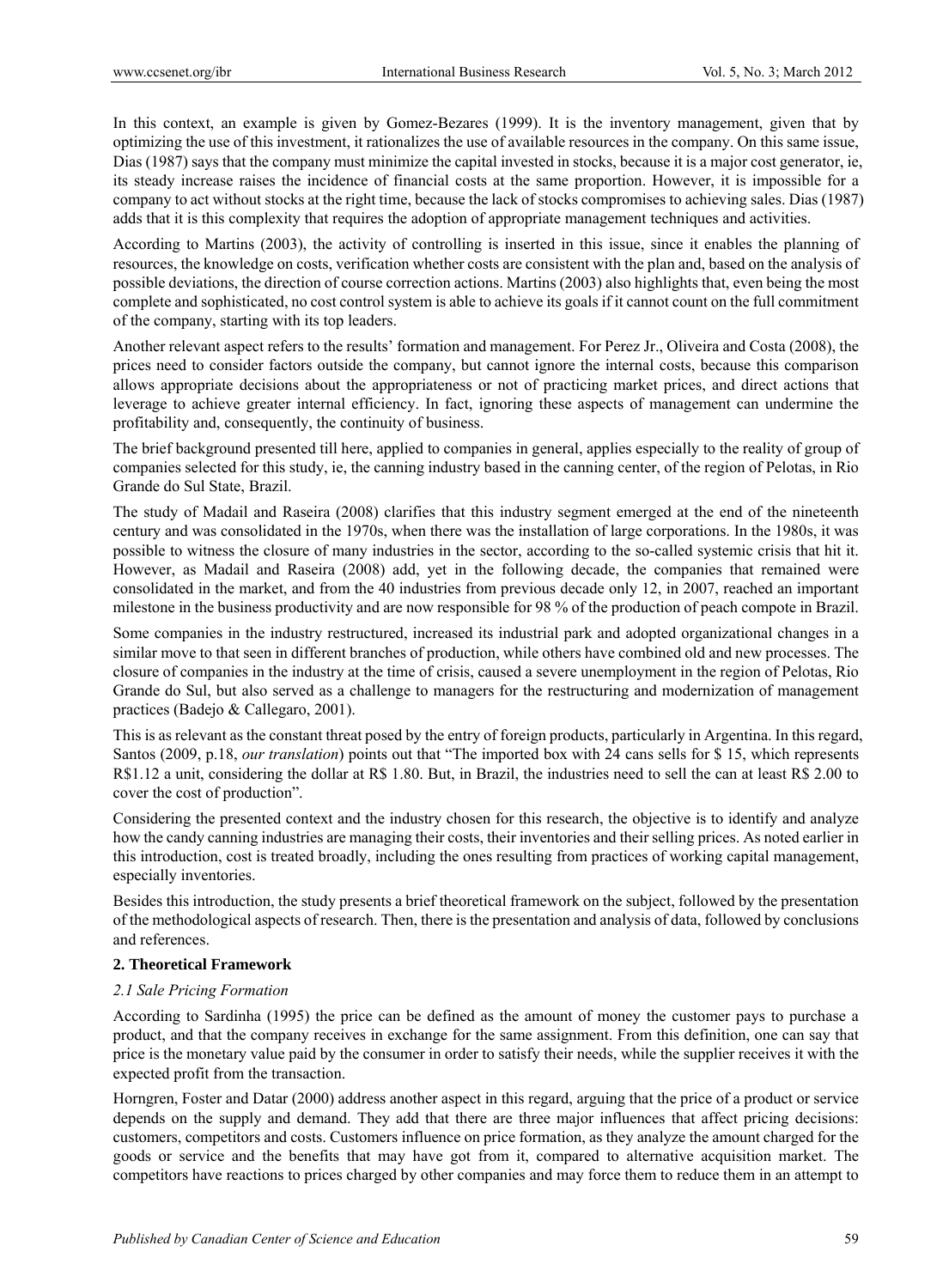remain competitive. The prices are fixed hoping to recover costs and generate profit; this way, the study of costs' behavior provides an understanding of their influence on prices and the resulting impacts from the combinations of product prices and volume of sales.

Kotler and Armstrong (1993), in a context of market analysis, emphasize that it is the consumer who will decide if the price of a product is correct after all. In any case, the best is not to charge lower prices, but differentiate the product offered, so it is worth a higher price. Bruni and Famá (2002) present four elements classified as the main objectives in the pricing: (1) provide the highest possible profit in long term, (2) allow the profitable maximization of market share, (3) maximize the productive capacities, avoiding idleness and operating waste, (4) maximize the capital employed to perpetuate the business in a self-sustained way. It is in this approach of maximizing the capital employed that is inserted the focus of this study regarding the working capital and financial costs management.

In an understanding that seeks to combine the strength of the market with business objectives, Sardinha (1995) says that in short term, the price charged for the sale of goods or provision of a service can be influenced by the market, but the survival of a company in the long term, depends on its decisions on consistent policies of pricing and cost management. Thus, prices should consider the company's production capacity, because low prices tend to increase sales, which may cause problems regarding the quality of assistance and delivery. On the other hand, high prices may reduce sales, leading to idleness of productive and personnel structure, ie, in the operational idleness and waste.

Bruni and Famá (2002) emphasize that the capital return is given by profits derived over time. Thus, only through the capacity of cost management and fixed pricing of sale, which is accepted by the market and will generate profits, it is possible to ensure an adequate return on the investment made.

According to Santos (2005), the methods of pricing are: cost-based method, competition-based method; market-based method, and the mixed method.

The cost-based method is the most traditional and most common in the business world. This method usually employs the following elements: total cost, processing cost, marginal cost, required rate of return on capital employed and standard cost. If the used basis is the total cost, it must be applied a desired profit margin on total costs of products. If using variable costs and expenses, the added margin should be sufficient to cover fixed costs and expenses, besides desired profits. This process of considering a fixed margin to a based cost is known as mark-up.

The second pricing methodology uses the competition analysis. On this methodology, Bruni and Famá (2002) state that companies pay little attention to its costs or its demand-competition is what determines the prices to be charged. There may be offer prices-when the company charges more or less than the competition, or proposal-when the firm sets its price, according to its trial, on how competitors will set their price.

For the third method, the price based on market characteristics, the price is established based on the product's perceived value by the market. As stressed by Zuccoloto and Colodeti Filho (2008), this method requires deep knowledge of the market by the company, because it will drive the adoption of correct market actions and ideals for the company facing the battle imposed by competitors. Therefore, knowledge of the market can decide whether the product will be sold at a higher price, attracting higher economic classes, or a popular price, given the layers of lower purchasing power.

The fourth and final approach, the mixed method, is a combination of the three factors discussed in the earlier presented methods: cost, competition and market. Bruni and Famá (2002) point out that this pricing method should be able to consider the quality of the product in relation to consumer needs, the existence of substitute products at more competitive prices, the expected demand of the product, the product market area, price controls imposed by the government, the levels of production and sales that are intended or can be operated, and the costs and expenses to produce, manage and sell the product.

## *2.2 Inventory Management*

According to Assaf Neto (2003), the stocks can be divided into four types: (1) goods and finished products, (2) work in process, (3) raw materials and packaging, (4) materials for consumption and warehouses.

Each of these types of stocks has its own importance for companies to invest in its maintenance. Scherr (1989, p.281-282) lists the main reasons for the first three types of stocks above:

- a) The maintenance of stocks of goods and finished products means to provide immediate service to customers of the company, seeking to meet a higher level of customer satisfaction by making products available for immediate delivery
- b) The maintenance of work in process is motivated by providing a flexible reserve for companies, reducing the dependence of the phases of the production flow.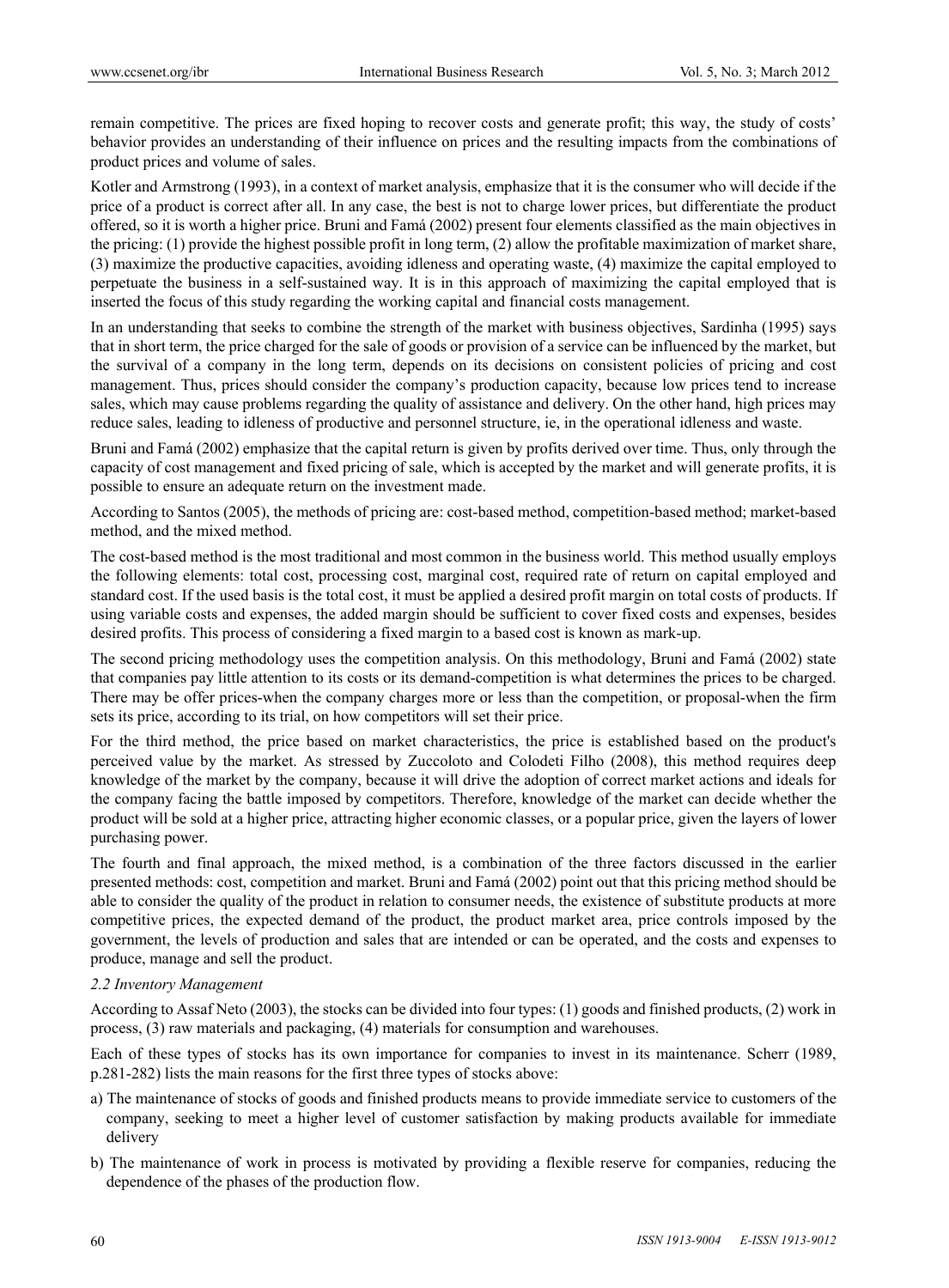c) The maintenance of stocks of raw materials and packaging makes it easy to schedule production, prevents the acquisition of items in times of high prices and represents a protection against the deficiencies of the offer.

In relation to inventory maintenance of consumables and warehouses, Assaf Neto (2003) mentions that the volume of investment in such stock varies depending on the basic characteristics and operational and administrative peculiarities of each company. On the other hand, according to Rogers, Ribeiro and Rogers (2004), the financial manager should not consider these approaches of maintenance of stocks as the only possible ones to solve the listed problems. For instance, the authors suggest alternative strategies that aim to avoid the risk of price fluctuation of raw materials, in which the company may carry out long-term contracts with suppliers, which will specify the prices to be paid and the quantities to be delivered or, in order to stabilize the demand, the company may grant discounts.

It must be highlighted that the management of inventories in the canning sector has special contours given the perishability and seasonality of the main raw material, ie, the fruits. In fact, the non-availability of fruit production throughout the year and useful short-term for its use give rise to the need for more accurate planning and techniques, as well as investment in special storage structure.

## *2.3 Concepts and Practices Related to Cost Management*

According to Horngreen (1978), the terminology of costs should be thought as measure in the conventional accounting sense, ie, the amount paid for goods and/or services. In management accounting, different measurement bases can be used as a unit. In addition, the unit is not necessarily always related to a physical product. The figure of the cost object, as emphasized by Hansen and Mowen (2001) makes it easily definable that there are funding entities that best fit due to the need and purpose of the funding.

As Kaplan and Cooper (1998) affirm, for the manufacture of any product, the company is required to make a number of expenses related to items such as raw materials, workmanship, electricity, rental of warehouses for the company's installation and others. These expenses are denominated production costs or just costs.

According to Souza and Diehl (2009, p.10, *our translation*) cost "is the part of the expense that goes along with product. It is the portion of the productive effort that is transferred to the product." Therefore, cost is the volunteer expenditure made by a company for the development of its products. There are other volunteer expenditures in the company that do not relate directly to the preparation of products: these are expenses, and can be classified according to their nature, in administrative, business or financial expenses. Besides the costs, expenses, there are volunteer expenditures for the purchase of properties or for investments, which are registered in the fixed assets.

Costs can also be considered according to several other classifications. For Martins (2003), direct costs are likely to direct appropriation to the costing objects, by simply having a measure of consumption (kilogram of direct materials consumed, hours of manpower used), so that they can be easily identified and measured with the costing object. As for the indirect costs, on the other hand, are those that are not easily identified with the costing object. Sometimes, because of its non-relevance, some costs are allocated to cost objects through apportionment.

Costs can also be classified as fixed or variable. This traditional classification is approached by Cashin and Polimeni (1982). For them, fixed costs are those that remain unchanged in the total for a period, despite the volume fluctuations or production activity conducted, considered an installed capacity. Variable costs are those that vary directly and proportionally to the volume of activities.

Besides these categories of costs and expenses, within the productive activities of operations and management, there are also those charges arising from the use of active resources in the operations development. They are the financial costs of turnover and permanent investments.

With respect to costing methods, variable costing arose from the need to solve the problems posed by the difficulty of appropriating the indirect fixed costs to products and of great use of the isolated measurement of variable cost.

The variable costing considers the appropriation of all variable costs, direct and indirect, and only variables, to products, given that fixed costs are fully considered to the results of the period-that is, they are structure costs, not products'. In the opinion of Leone (2000), the variable costing is related to the use of costs as supporting factors for making short-term decisions, when the variable costs became relevant, such as the application of the analysis based on the contribution margin and the break-even point. Its rise was due to the recognition of the limitations of absorption costing for management purposes.

Regarding the absorption costing method, Martins (2003) emphasizes that it is the ownership of all production costs for processed goods, ie, all expenses related to the effort of manufacturing are distributed to all produced products.

According to Machado and Souza (2006), some costing methods are more suitable as management tools, others for external reporting, others are more conservative, others more comprehensive, with short or long-term sight. It should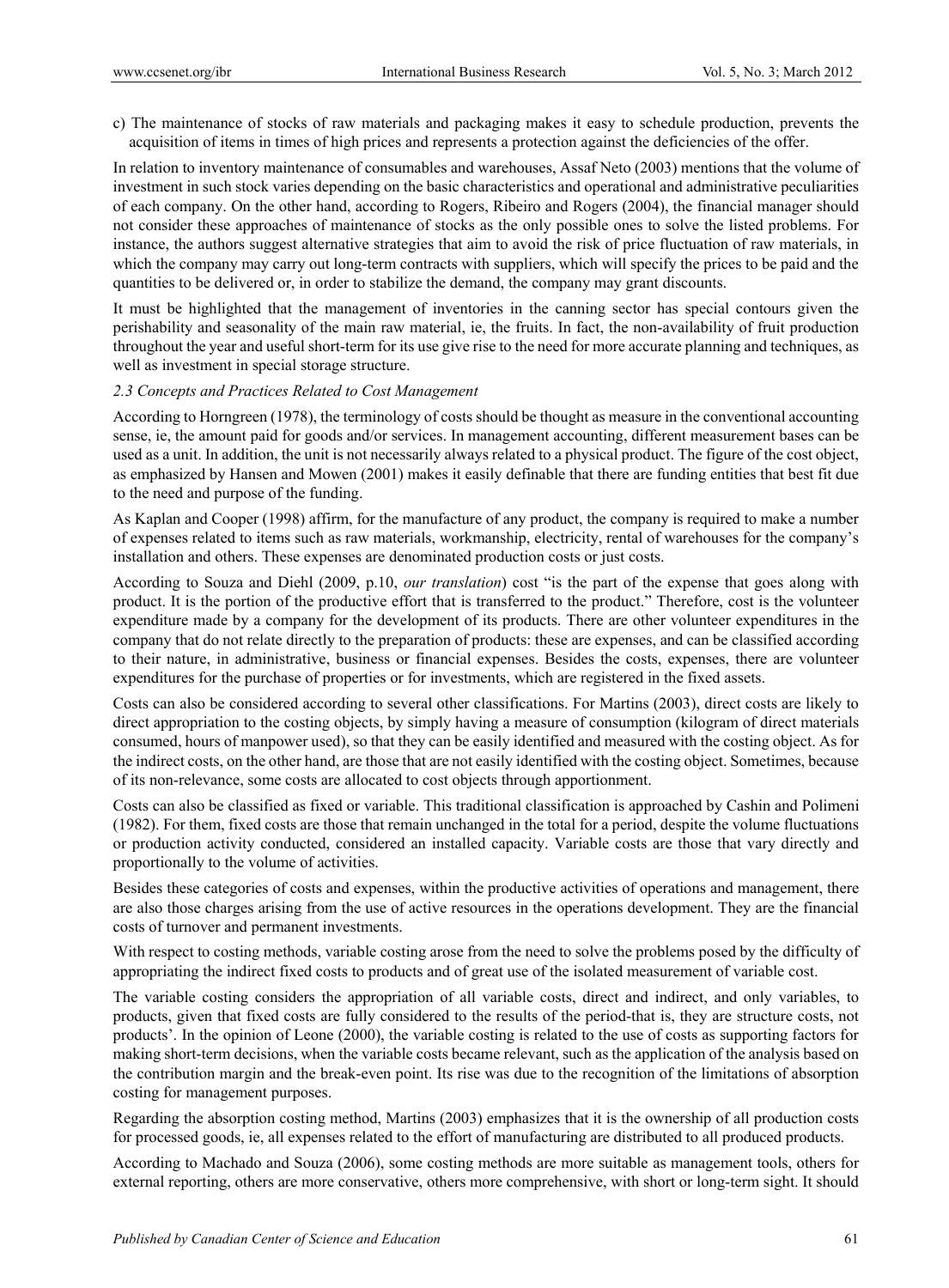be taken in mind that there is no method considered the best one to be used indiscriminately, and for all purposes by companies. In fact, depending on the purpose and use of information wanted, there must be chosen one or more than one method concomitantly. So is that other methods, such as activity-based-ABC, or unit production effort UEP (Souza & Diehl, 2009) and full, among others, may be privileged in relation to the objectives of costing and usefulness of information to be generated.

Within the bias of the cost planning, the methodology of the target costing, or goal-cost, according to Sakurai (1997), is a strategic process of cost management to reduce total costs in the planning and product design stages. It is useful in the stages of product development, and encourages innovation, focusing the efforts of all sectors of the organization seeking profit set to be achieved through products that meet standards of quality, delivery time and price demanded by the market. The logic behind this method is that the cost is determined by two other variables, ie, the market selling price and the expectation of profit implicit in the planning.

In addition to the established planning target costing there is the standard cost method, aimed at controlling the efficiency of the planned resource consumption in the measurement of the target costing (Sakurai, 1997). Kraemer (1995) presents a historical overview, emphasizing that the standard cost method is of America, which aims to establish measures of comparison (standard) determined from the average or theoretical production history, or even through pilot production. Patterns are established in the production process from a normal work situation to be achieved within efficient operating conditions. A more contemporary view on the planning and cost control brings an understanding of integration between the target costing and standard costing, the latter being prepared based on the goals established by the first. The comparison between the actual cost and standard cost reflects the occurred cost variations, which must be analyzed in order to correct the causes that originated them, being such variations favorable, are unfavorable.

## *2.4 Management of Working Capital*

The term working capital is concerned to short-term assets of the company, such as inventory, receivable accounts, as well as their short-term liabilities, debts to suppliers representative, taxes and miscellaneous charges etc. The management of working capital is a daily activity that aims to ensure that the company has sufficient resources to continue operations and avoid expensive disruptions.

Teló (2001) mentions that close examining each of the items of working capital on an ongoing basis is a priority for the administrator. The most commonly used instrument within organizations to manage the working capital is cash flow, both strategically, when it supports decision-making, and tactically, when connected to restricted horizon.

It must be noted, in the context of working capital, the relevance of the management of loans given to customers on credit sales, of the stocks in its many forms and of purchasing policies adopted in relationships with suppliers. On these issues, there is vast literature dealing with the management practices of these key elements of working capital, such as Assaf Neto (2003), Gitman (2001), Brigham, Gapenski and Ehrhardt (2001), Jaffe, Westerfield and Ross (2002). In all of these elements, which has currently been a challenge for managers is to adopt practices that have in the proper temporal sizing a relevant aspect.

So, getting the value of sales in the shortest possible time, making purchases with longer and equalized period with the sales, and maintaining the lowest inventory level, optimizing its rotation without affecting the production flow. The practice of just-in-time is an example of these practices. The search for the balance of these operating terms is, within the financial management, as its more transparent result the balance, or imbalance, of cash flow, impacting in greater or lesser dimension of financial costs of fundraising. In theory, the lower the efficiency of the management of working capital, the greater the need for additional resources and its financial costs.

Thus, given that investments are made to sustain the implementation of activities in the company, it is logical to conclude that inefficiencies in the process of resource consumption (cost of production beyond the planned, unnecessary inventory maintenance, loss of sale due to the market with unrealistic prices, incorrect decisions on acceptance or not of special requests etc.) lead to the need to resort to sources of working capital (of its own or from others), resulting in additional financial costs, whether as interest or dividends.

## **3. Methodological Procedures**

Based on the definitions established by Gil (1999), this research has exploratory and descriptive characteristics. The exploratory aspects are present in order that the study aims to increase knowledge about the pricing and costs in the companies surveyed. The descriptive characteristics are revealed in the description of the degree of awareness of company managers about the use made of the practices surveyed.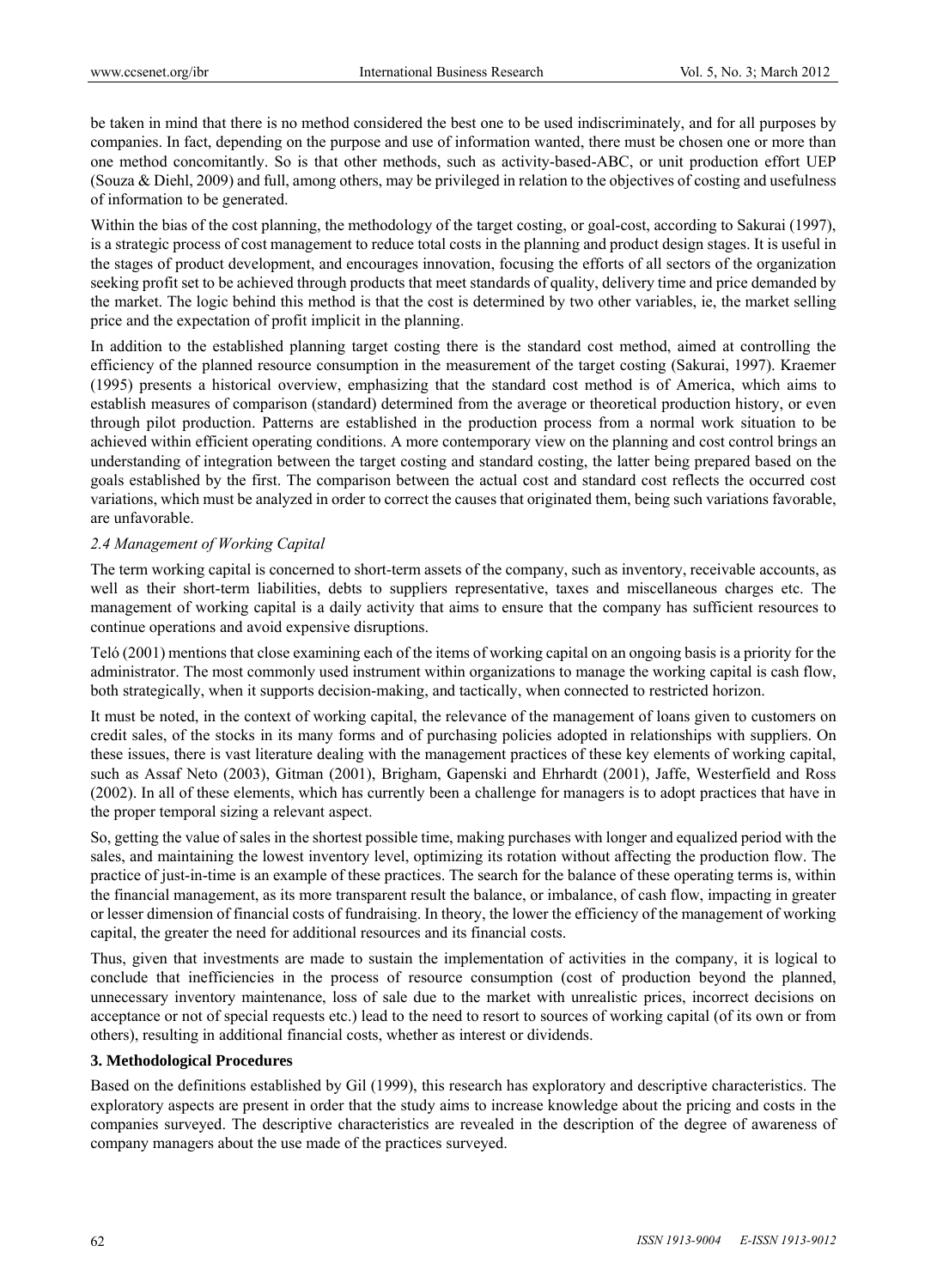Also according to Gil (1999), as to the means, it is a field research whose data were collected in places where the events occur, ie, in the small and medium industries, located in the city of Pelotas and surrounded ares, in the state of Rio Grande do Sul.

Finally, as to the approach and data analysis, and based on Raupp and Beuren (2003), the study presents qualitative and quantitative characteristics. By performing a preliminary analysis of responses to the questions formulated, we use the qualitative approach. Further, by assigning numerical values to answers and trying to identify statistically significant correlations between them, we use a quantitative approach of analysis.

The research consists of 13 canning industries, small and medium ones, based in Rio Grande do Sul, registered in Sindicato das Indústrias de Conservas de Pelotas e Região, according to registers published in 2009. These companies primarily develop activities of peach, fig, plum and pineapple in syrup industrialization.

The criterion for defining the sample was the declared value of annual revenues, informed by Sindicato das Indústrias de Conservas de Pelotas e Região. It was established a limit of R\$ 12 million in 2009; it was found that from the ninth company, in order of billing, this indicator is markedly reduced, showing companies far smaller than others, which characterizes lack of homogeneities in the sample, hindering comparative analysis. Thus we adopted the intentional criterion because it was surveyed a sample of eight companies belonging to the identified sector. The eight participating companies represent approximately 82 % of total revenues in the sector in the surveyed area.

Data collection was due to the use of structured interviews, conducted with managers of financial firms.

For data analysis, first we present the answers to the questions made. The responses were interpreted, allowing a qualitative analysis of this information with the managers of the surveyed companies.

Then, in order to enable more significant results, it was measured the degree of correlation between selected variables, to identify, from the definition of Stevenson (1981), the extent to which responses are related to each other, which allows to infer whether there is consistency in them.

To carry out this analysis, qualitative variables (responses) were transformed into quantitative variables, using for this purpose, the feature of creating dummy variables. The dummy variables are binary ones that can assume only 0 or 1 values, and thus can be correlated or be included in models. The software used in the correlation analysis was MS Excel.

## **4. Data Analysis and Presentation**

## *4.1 Interpretation and Qualitative Analysis of Responses*

This section presents the answers to the questions, followed by a brief analysis and interpretation. To provide better understanding for the reader, it presents the asked question, and then the respective analysis.

4.1.1 If the Company is an Exporter or Recently Performed Exportation (within Three Years)

Although the survey sought to identify the purchasing, cost and price management, it was considered necessary to identify the companies transactions with the foreign market, as this enables better identification of the competitive environment that the company is exposed to. It was identified by the responses, that 50 % of firms are exporters or made exports in the last three years, but those with non-representative values.

## 4.1.2 Managers' Level of Instruction

On this issue, we sought to identify the area of knowledge in which managers had their training. It was found that from the eight respondents, five have graduate in the economics field (economics / accounting / management). The others did not have higher education or their graduation had not happened so far.

From the responses, it is clear that most managers are trained in the area of economics, although it was desirable that all managers have instruction in this area. It is appropriate in the course of this study to check for any influence of graduation in management and control ways adopted in the companies.

## 4.1.3 Experience of the Manager in His/Her Actual Position

Seeking to identify the experience of the manager in his function, it was observed that, except for one respondent, all others reported having more than ten years of experience in the management position, which shows good knowledge to perform their activities. Experience, coupled with a good academic background are important factors for successful management.

## 4.1.4 Strategy Adopted for the Purchasing Moment

Five of the eight respondents indicated that the purchases are made when there is immediate need of supplies, the other three respondents stated that carry purchases when the price is at lower levels, regardless the existence or not of immediate need.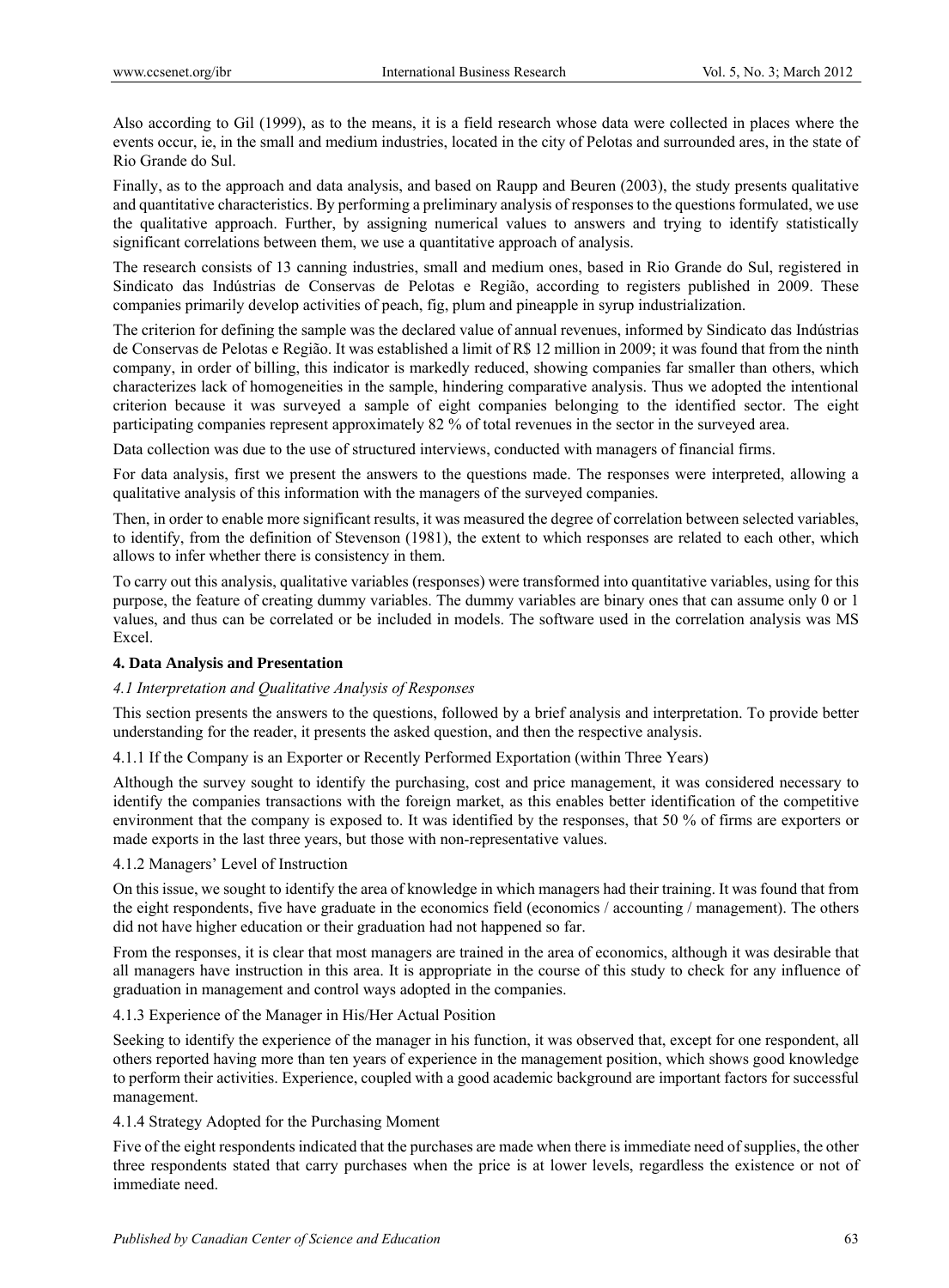Interpreting the answers, we find that approximately 63 % of respondents make purchases when there is immediate need for inputs. This behavior is in accordance with the best practice management of working capital invested in inventory. However, it is necessary to examine whether this behavior is related to the level of capitalization of companies, situation to be assessed in the following section.

#### 4.1.5 Policies for Maintaining Stocks

This question aimed to assess the medium-term storage practiced. The findings revealed that managers in five companies hold stocks only to meet the demands of short-term (up to one year/season). Other responses indicate that the volume of maintained inventories aims to meet the demands of short and medium term (1-2 years/season).

The obtained responses seem consistent with those obtained in the previous question, because the same 63 % of respondents indicated that inventories are maintained to meet short term demands. This response is consistent with the percentage number of companies that declared to buy their inputs only when there is need for them.

#### 4.1.6 Costing Method Adopted for Decision Making

This question sought to identify the costing method used by companies. It was found that from the eight surveyed companies, five use absorption costing to make their decisions, while the other three respondents make use of variable costing.

It can be observed that most companies make decisions based on the total costs absorbed by the products in the production process. This reveals that these firms prioritize the vision of all the costs absorbed by the products at the time of decision making. Here it can be noticed an inconsistency in relation to the literature in the area, which emphasizes the limitations of the information generated by the absorption costing method when used for management purposes.

#### 4.1.7 Criteria for Sale Price Formation

Managers were asked about the criteria used for the formation of sale prices. It was observed that six companies make use of the mark-up on total production costs to calculate the selling price; other two companies form the sale price according to the market average.

Interpreting the answers, we find consistency with the previous answers, because companies tend to use as a basis for formulating their sales prices, the total costs of production, which is related to costing by absorption. Still, it must be checked if correlation between these issues exists-that will occur in the next section.

## 4.1.8 Using the Contribution Margin Concept

In order to identify the use of the concept of contribution margin in management, it was observed that three companies accounted for using the concept of decision making, while five companies responded not to use this technique.

By analyzing the responses, there is a minority of companies (37 %) that use the concept of contribution margin. The answers are consistent with the costing method adopted by companies, because as the answer to question 7, three companies revealed using variable costing, which best fits to the concept of contribution margin.

## 4.1.9 Calculation of the Break-Even Point (by Product, Product Line or Total)

This question wanted to get information on the calculation of the break-even point in companies. The findings revealed that all managers calculate the total break-even point in the company and not by product. It is noticed that the surveyed companies seek to strike the global break-even point, even if it means smaller gains or losses in some sectors or products.

#### 4.1.10 Method of Calculating the Break-Even Point

This issue served as a validation of the previous question, obtaining two different types of responses. Three companies responded to calculate the sum of fixed costs and expenses, to divide this sum by the weighted average of contribution margin. The other five companies calculate it by subtracting the total disembeddings of total revenues, in a given period of time.

Analyzing the answers to this question, and comparing them with of previous ones, there is a conceptual mistake in most companies (63 %) because subtracting the total disembeddings of total revenues is more like a flow of resources in cash basis than the proper break-even point.

This is corroborated by evidence arising from the question eight, at which time three companies responded using the concept of contribution margin for decision making, and five companies responded did not use the contribution margin.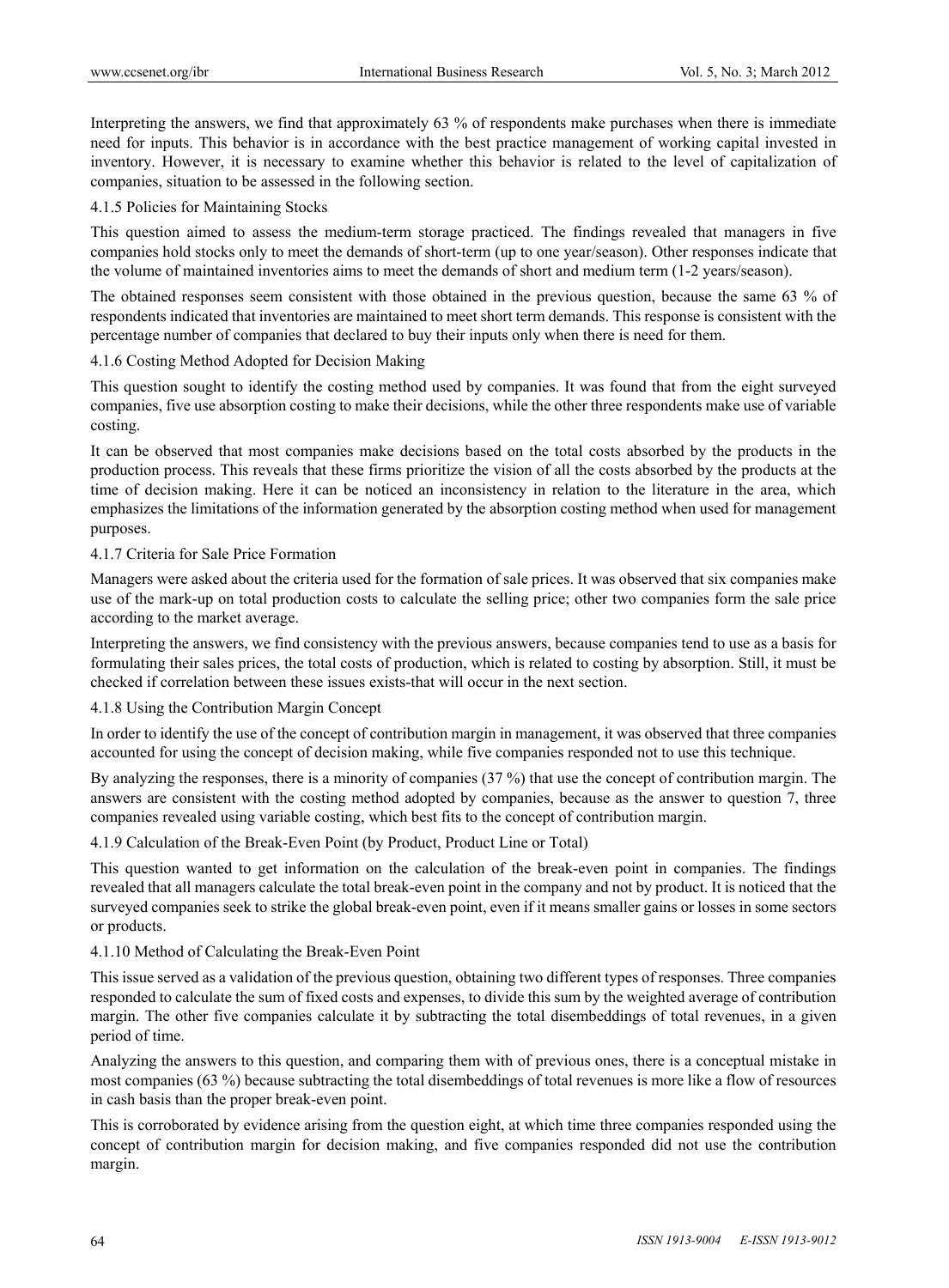## 4.1.11 Calculation of Profitability (by Product or Product Family)

The purpose here was to see whether companies calculate their individual profitability by product or product family. It was observed that the number of companies that calculate profitability by product is equal to the number of those who calculate it by product family.

When answering this question, there is a contradictory aspect. It is consistent that companies choose to calculate their profitability by product or segment, but these responses do not support what was said in the 9th question, as for those respondents who showed how to calculate the total break-even point of the company.

## 4.1.12 Use of Standard Cost and Target / Goal Cost

This question sought information on the use of standard cost or target cost. Five companies responded to use standards for monitoring and testing of production (product launches) and cost range goals when the actual process of production. The other three participant companies answered to use only the standard cost for monitoring.

By the answers, we find again some conceptual inconsistency, particularly with regard to the term used by respondents, that is, patterns of costs and not standard cost. So even if managers have mostly revealed having academic instructions in the field of economics, one cannot affirm that they understand the differences of the concepts in the standard cost and target cost.

4.1.13 Proportion of Companies' Own Capital and Third-Party's Used (Leverage)

To this question, different answers were obtained, summarized in Table 2, identifying the proportion of companies' own capital used. As requested by companies, their identities were hidden.

Analyzing data in Table 2, we find that the majority of respondents (five) reported that the company has a significantly financial structure leveraged by third-party resources, since their own resources represent between 30 % and 50 % of their capital sources.

4.1.14 Implementation of Partnerships with Customers, Suppliers and Competitors

The goal was to identify whether the company has partnerships with customers, suppliers or competitors. It is observed by all given answers that companies develop some kind of partnership with customers and suppliers, but no kind of partnership with their competitors.

Since these responses were not included in the framework of correlation analysis, it was considered advisable to analyze the responses obtained in this part of the research. By the answers, all companies reported having some kind of partnership with customers and suppliers, and no partnership with competitors, which may be evidence of the fierce competition in the sector and lack of benefits of a joint action between them.

Chiamulera (2002, p.2, *our translation*) comments that "since we started in business we are prepared to 'hate' our competitors, wanting to see them defeated". The corporate world today seems to be awakening to a management practice which, although not new, it is still rarely practiced. It is known as operating agreements, among other names, partnerships, cooperation networks or agreements for technology transfer, and is conducted between companies that have always been fierce competitors. A practice that is becoming common in the market are cooperation agreements of non-competitors, but that have common needs. It is common, as referred Olave and Amato Neto (2007), that companies join together to launch shopping portals on the Internet and thereby reduce the acquisition costs of raw materials for their operations.

This can be a factor to be fostered in the surveyed companies, which could seek to implement this practice in the industry for mutual benefit of growth.

## *4.2 Analysis of Significant Correlations in the Responses of Managers*

To evaluate possible relationships between the responses obtained in the research (or the lack of them), we prepared Table 2, shown bellow.

Before interpreting data in Table 2, it is noteworthy that the correlation coefficients considered statistically significant were those above 70 %, a level which is commonly adopted in terms of statistical significance. The analysis of the coefficients is held on topics.

## 4.2.1 Exporting Company

The responses showed that 50 % of firms are exporters. This revealed no significant correlation with the other answers. The highest correlation coefficient (0.5774) is related to the criterion of sale price formation, which does not keep great consistency because considering that export prices are also calculated from the total cost does not reflect the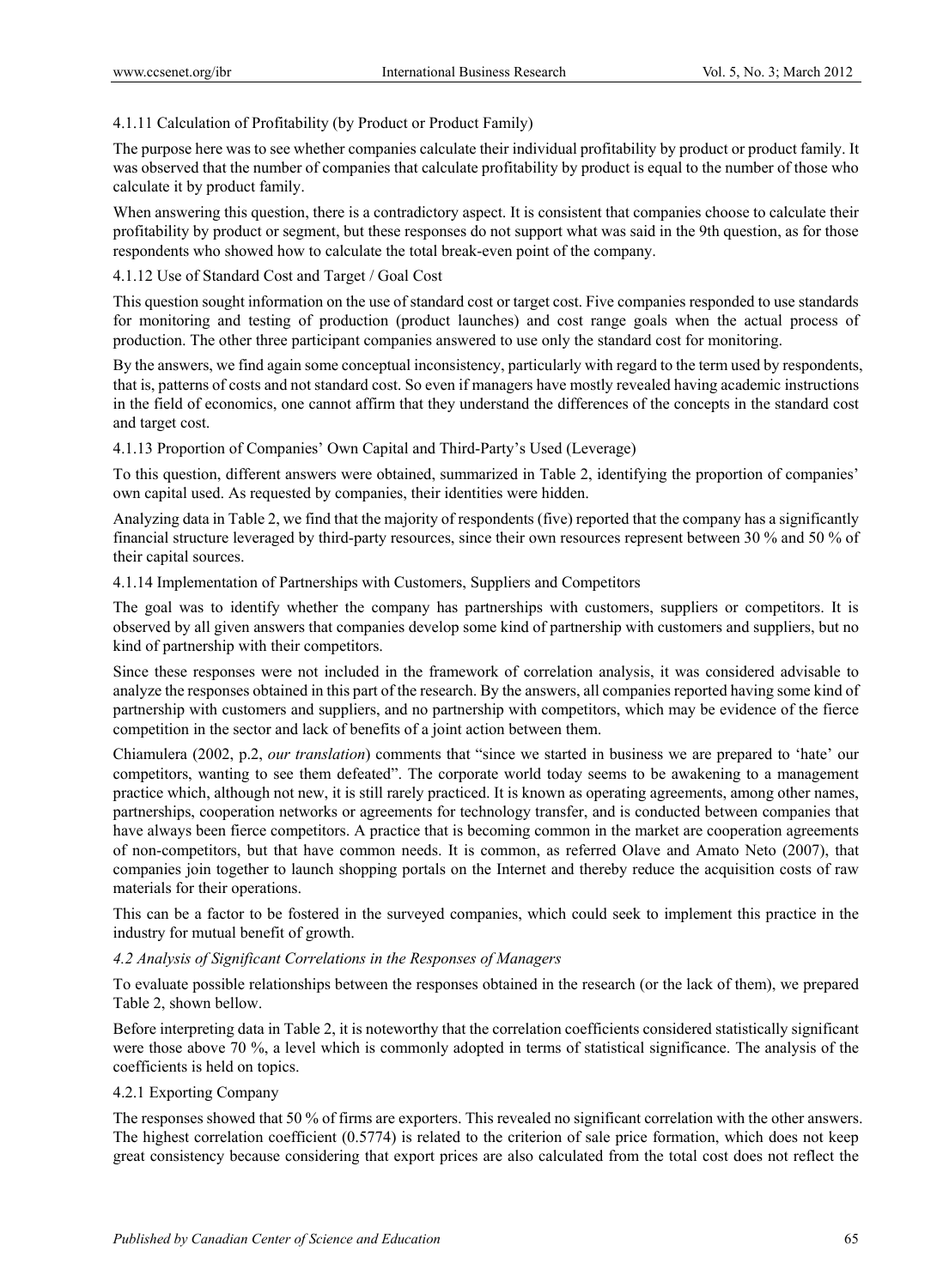competitiveness of the international market. Furthermore, the degree of correlation cannot be considered very relevant.

4.2.2 Instruction of Managers in the Area of Economics

The findings revealed that most managers (five of eight) have academic instruction in the economics field. The answers to this question revealed correlation of 100 % (coefficient of 1.0000) with the purchasing strategy, ie, managers with training in the area declared to buy when necessary while those without higher education or training in other areas revealed purchasing when prices are lower. This degree of correlation is consistent and shows the practical adoption of the formative concepts in purchasing management, emphasized by literature.

It is also noticeable significant correlation (0.7746 or 77.46 %) between the managers' instruction and the inventory maintenance strategy, which indicates that managers from the area of economics tend to hold stocks according to short-term demands, which is consistent with the concepts domain of short-term financial management that emphasizes maintaining the lowest possible inventory.

Another significant correlation, but a negative sign, ie, -0.7746, can be observed between instruction and use of companies' own resources to finance the enterprise turnover. Thus, managers with study in economics revealed to work with greater leverage, ie, the lowest percentage of own resources. The consistency or not of this degree of correlation depends on another factor not analyzed in this study-the interest rate. Literature has shown that the smaller it is, the greater the potential benefits of using third party resources.

To conclude, it is noteworthy that there is no significant correlation between the instruction of managers and issues related to criteria of the sale price formation, calculation of profitability and use of standard cost and target cost. This lack of correlation confirms what has already been reviewed in the analysis of questions 10, 11 and 12 of section 4.1, revealing a conceptual inconsistency between the instruction of managers and the adoption of management tools in practice. It is shown here an opportunity to conduct researches in greater depth to clarify these issues.

## 4.2.3 Manager Experience in the Present Function

It was found that except for one, all other managers held significant experience in their functions. This situation did not reveal very significant correlation with the other responses, although there are correlation coefficients of 0.6000 (60 %) with the method of costing for decision making, use of contribution margin and break-even calculation method. It should be noted that these coefficients do not hold great significance in terms of conceptual relationship, because there is no significant correlation between managers' instruction and experience. Apparently, the managers' instruction has not led them to the use of useful management practices recognized in the literature.

## 4.2.4 Strategy Adopted for the Moment of Purchasing

When answering to this question, five managers revealed that the purchases are made when there is immediate need of inputs, while the other three respondents said they carry out purchases when the price is at lower levels.

The answers to this question revealed a correlation of 77.46 % (coefficient of 0.7746) with the inventory management strategy, which means that most managers who buy stocks when necessary, tend to maintain these levels according to the short-term demands, which is consistent with the domain concepts of short-term financial management and the analysis already carried out in section 4.1. However, it was expected that this correlation was higher, even near 100 %, which reveals inconsistency in the obtained responses, subject to other researches in greater depth.

Also, from Table 2, the answers to this question reveal a negative coefficient of correlation of 77.46 % (-0.7746), with the proportion of companies' own capital used. This correlation is consistent, because the less capitalized companies tend to make their purchases only when necessary.

## 4.2.5 Policies for Inventory Management

On this issue, five managers revealed that companies maintain inventories to meet short-term demands. This situation did not reveal very significant correlation with the other answers. Even so, we must highlight the negative correlation of 50 % (-0.5000) with the proportion of companies' own capital used by firms. In this case, it should be expected a degree of negative correlation of 100 %, because according to Campos, et al (2002), increasing stock reflects in the increase of the NWC (Need for Working Capital), and therefore, in the debt, if there are no own sources of resources.

Therefore the most leveraged companies in their capital tend to fill their inventories of inputs only when needed, in order not to extrapolate its debt; on the other hand, most capitalized companies may be able to buy when in the most propitious moment in terms of costs, obtaining competitive advantage compared to the others.

An inconsistency between the answers and the degree of calculated correlation is noticed, which may prove an inappropriate situation in the inventory levels management of the companies or even a conceptual inconsistency in the managers' perception.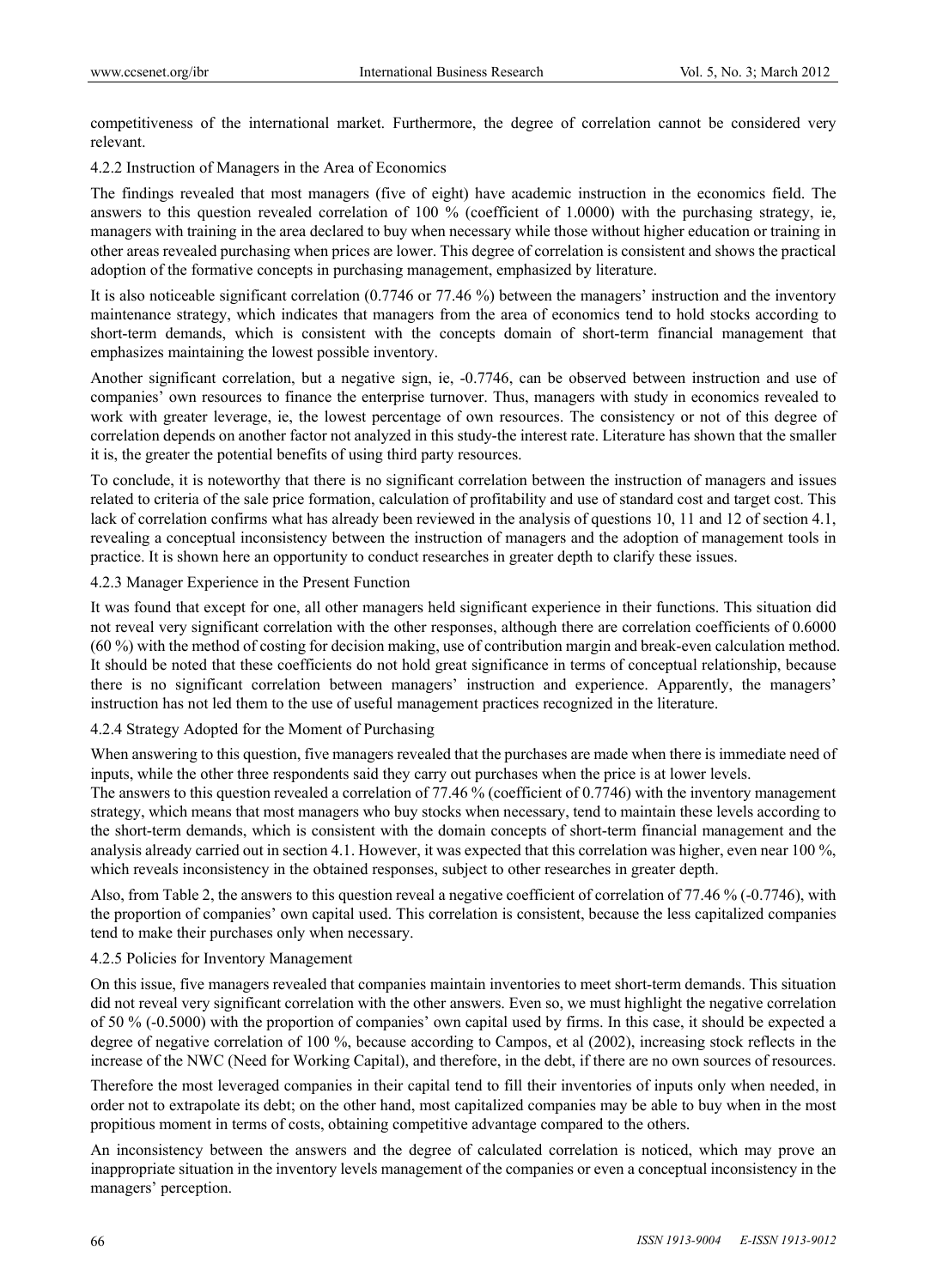## 4.2.6 Costing Method Used for Decision Making

Five managers responded using costing by absorption to make decisions while the remaining three make use of variable costing. These responses correlated 100 % (1.0000) using the concept of contribution margin and the criterion used to calculate the break-even point. Thus, all managers that revealed using the absorption costing method, reported that calculate the break-even point improperly, ie, the total revenue minus total disembeddings, while they have proven not to use the concept of margin contribution.

Based on this coefficient, we conclude that the three managers who responded using variable costing, reported that calculate the break-even point by the sum of fixed costs and fixed expenses, to divide this sum by the weighted average contribution margin, while reporting using the concept of contribution margin.

There is consistency with correlation coefficients, although the answers coming from this issue seem conceptually contradictory.

These responses also showed significant correlation (77.46 %) with the adoption of the concepts of standard costing and target costing. Thus, the majority of managers who responded using costing by absorption to make their decisions, revealed that adopt standard costs for monitoring and testing production (product launches) and goals of achieving cost, in the actual process of production. As stated in section 4.1, we find conceptual inconsistency, particularly with regard to the term used by respondents, that is, patterns of costs and not standard cost.

## 4.2.7 Criteria for Sale Price Formation

On this issue, six companies responded to the use mark-up on total production costs to calculate the selling price, while the others said to form the sale price according to the market average. This did not reveal very significant correlation with the other answers. Still, it is necessary to highlight the negative correlation of 57.74 % (-0.5774) with the method of calculating the profitability and the adoption of the concepts of standard costing and target costing.

The low significance of these correlations indicates a conceptual problem, because although it is recognized that the formation of prices through mark-up first aim to price the product internally so that it can be compared with the market, calculating the price is also required and the manager cannot do it by the average market price, without knowing the net margin, evidenced by the pricing process with the mark-up. Using only the market average, the manager can deduce that costs are also market averaged, which may not represent reality, ie, a competitor may be profiting from the sale, at a certain price, and the company having losses to match the sale price.

## 4.2.8 Using the Contribution Margin

It was observed that three managers use the technique of margin contribution to decision making, while five said they did not. These responses correlated 100 % (1.0000) with the criterion adopted to calculate the break-even point and 77.46 % (0.7746) with the adoption of the concepts of standard costing and target costing. Thus, for these three managers, the correlations show conceptual consistency with the cost criteria adopted by them.

## 4.2.9 Method of Calculating the Break-Even Point

The answers revealed that all companies calculate the total break-even point of the company, which shows a correlation of 77.46 % (0.7746) with the adoption of the concepts of standard costing and target costing, ie , most managers revealed adopting these cost concepts.

It should be noted that the method of calculating the break-even point also showed 100 % correlation with the cost method for making decisions and with the usage of the contribution margin, as already discussed in these two items.

Completing the analysis of correlations, as the data shown in Table 2, it is worth noting that the criteria for calculation of profitability is not significantly correlated with any of the other discussed issues. The other significant correlations have been considered in previous sections.

## **5. Conclusions and Recommendation**

## *5.1 Conclusions*

This study aimed to analyze the cost management process and the pricing of canning industries of Rio Grande do Sul. First, it was observed that most companies have a cost system or some form of cost structure and analysis of the break-even point. It was found that the main criterion used in the sale price process is the mark-up, applying it on the cost of production, and that small proportion of companies use only the criterion of the market to set prices.

The results, in spite of these limitations, show that managers adopt practices that may be considered appropriate, regarding the management of inventory, costs and prices. On the other hand, development in these aspects and resolving pointed out inconsistencies, as to the standard cost systematic and break-even point calculation, can lead canning industries to move into a management that use appropriate tools and techniques, as presented in the theoretical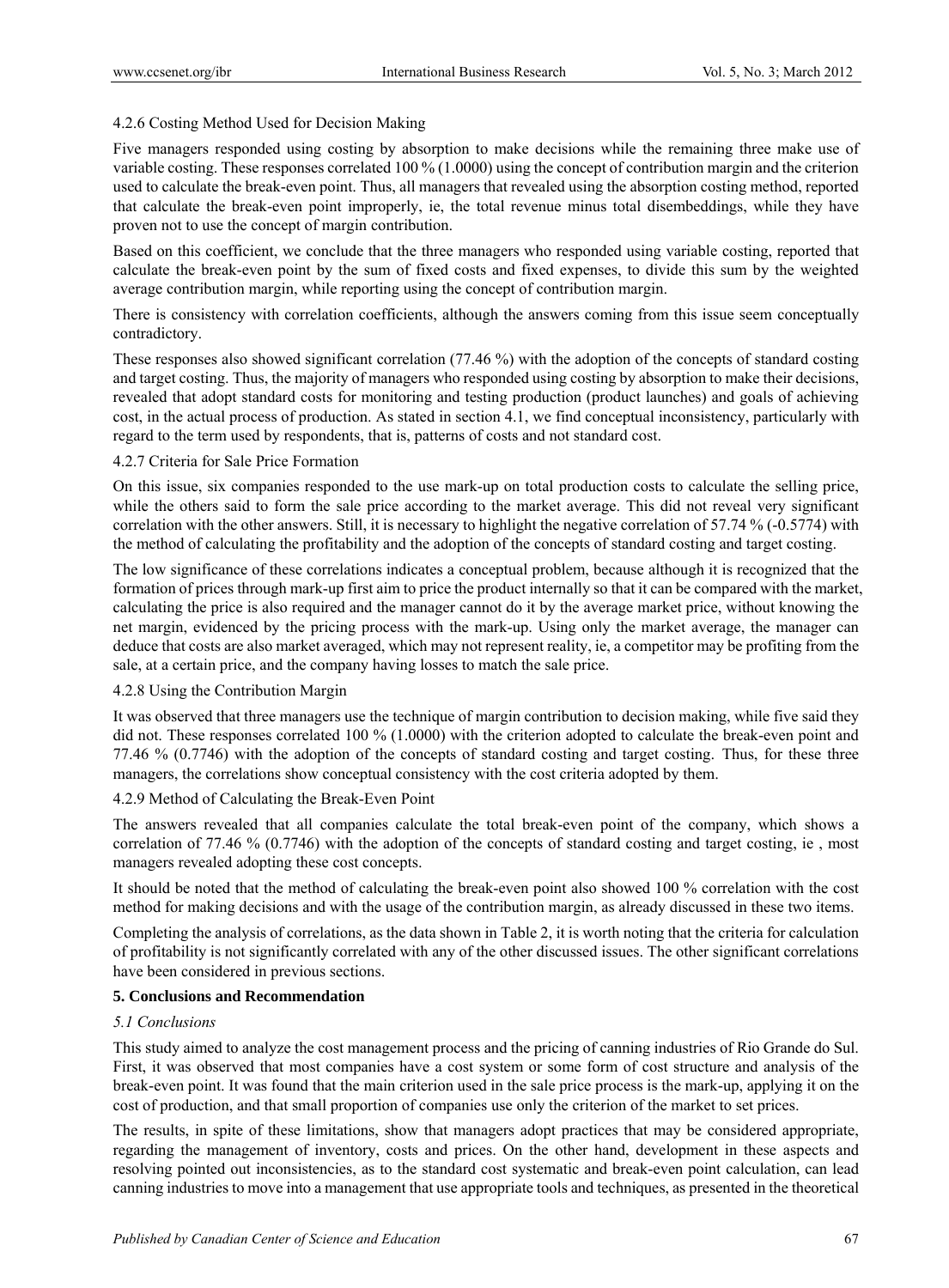framework. That is, the procedures adopted by current businesses are distant from the best practices recommended by the literature.

As emphasized in the literature in the theoretical framework, the current stage of marketing competition requires companies to use, more and more, new ways to manage their resources so they can reduce their costs, increase productivity and still meet customers' demands. The historical evolution of the canning segment, with the closure of several companies, indicates that in the past some companies may not have given the proper attention to more appropriate management practices. Such signs of the past can serve as an impetus to change the current reality. The current picture of the threat of Argentine products, presented by Santos (2009), as discussed in the introduction of this study is a reality that cannot be neglected.

*5.2 Recommendations for Further Study*

The inventory management practices, as well as the methods and systems of planning and cost control and the formation of partnerships with competitors are inserted in this context, which indicates a significant potential for further studies. Then, deep studies, perhaps along the lines of single case study, can enable new discoveries on the management of companies in the sector, including addressing the reason for not using best practices addressed in literature. Moreover, it is recommended to proceed even in the historical and cultural aspects that, over time, have directed the formatting of the management model adopted by companies.

#### **References**

Assaf Neto, A. (2003). *Finanças corporativas e valor*. São Paulo: Atlas.

Badejo, M. S., & Callegaro, D. (2001). Agregação de valor ao cliente e formação de preço: um estudo da cadeia produtiva de pêssego de Pelotas RS. *Anais do III Congresso Internacional de Economia e Gestão de Negócios Agroalimentare,* Ribeirão Preto.

Brigham, E. F., Gapenski, L. C., & Ehrardt, M. C. (2001). *Administração financeira*. São Paulo: Atlas.

Bruni, A. L., & Famá, R. (2002). *Gestão de custo e formação de preço*. São Paulo: Atlas.

Campos, L., Stamford, A., & Campos, M. (2002). Otimizando a capacidade de crescimento numa cadeia produtiva supermercadista. *Revista Produção, 12*, 6-17.

Cashin, J. A., & Polimeni, R. S. (1982). *Curso de contabilidade de custos*. São Paulo: McGraw-Hill.

Chiamulera, C. (2002). Acordo entre concorrentes traz benefícios para as empresas envolvidas e para o consumidor. *Magazine FAE Business, 2*, 14-16.

Dias, M. P. (1987). *Manual da administração de materiais: planejamento e controle de estoques*. São Paulo: Atlas.

Gil, A. C. (1999). *Métodos e Técnicas de pesquisa social*. São Paulo: Atlas.

Gitman, L. J. (2001). *Princípios de administração financeira*. Porto Alegre: Bookman.

Gomez-Bezares, F. (1999). *Las definiciones financieras en la práctica*. Bilbao: Desclée de Brouwer.

Hansen, D. R., & Mowen, M. M. (2001). *Gestão de custos: contabilidade e controle*. São Paulo: Pioneira Thomson Learning.

Horngren, C. T. (1978). *Contabilidade de custos: um enfoque administrativo* (Vol. 1). São Paulo: Atlas.

Horngren, C. T., Foster, G., & Datar, S. M. (2000). *Contabilidade de custos*. Rio de Janeiro: LTC.

Jaffe, F. F., Westerfield, R. W., & Ross, S. A. (2002). *Administração financeira*. São Paulo: Atlas.

Kaplan, R. S., & Cooper, R. (1998). *Custo e desempenho: administre seus custos para ser mais competitivo.* São Paulo: Futura.

Kotler, P., & Armastrong, G. (1993). *Princípios de marketing*. Rio de Janeiro: Prentice Hall

Kraemer, T. (1995). *Discussão de um sistema de custeio adaptado às exigências da nova competição global*. Dissertação de Mestrado. Universidade Federal do Rio Grande do Sul – UFRGS, Porto Alegre.

Leone, G. S. G. (2000). *Curso de contabilidade de custos* (2nd ed.). São Paulo: Atlas.

Machado, D., & Souza, M. A. (2006). Análise das relações entre a gestão de custos e a gestão do preço de venda: um estudo das práticas adotadas por empresas industriais conserveiras no RS. *Revista Universo Contábil, 2*(1), 42-60.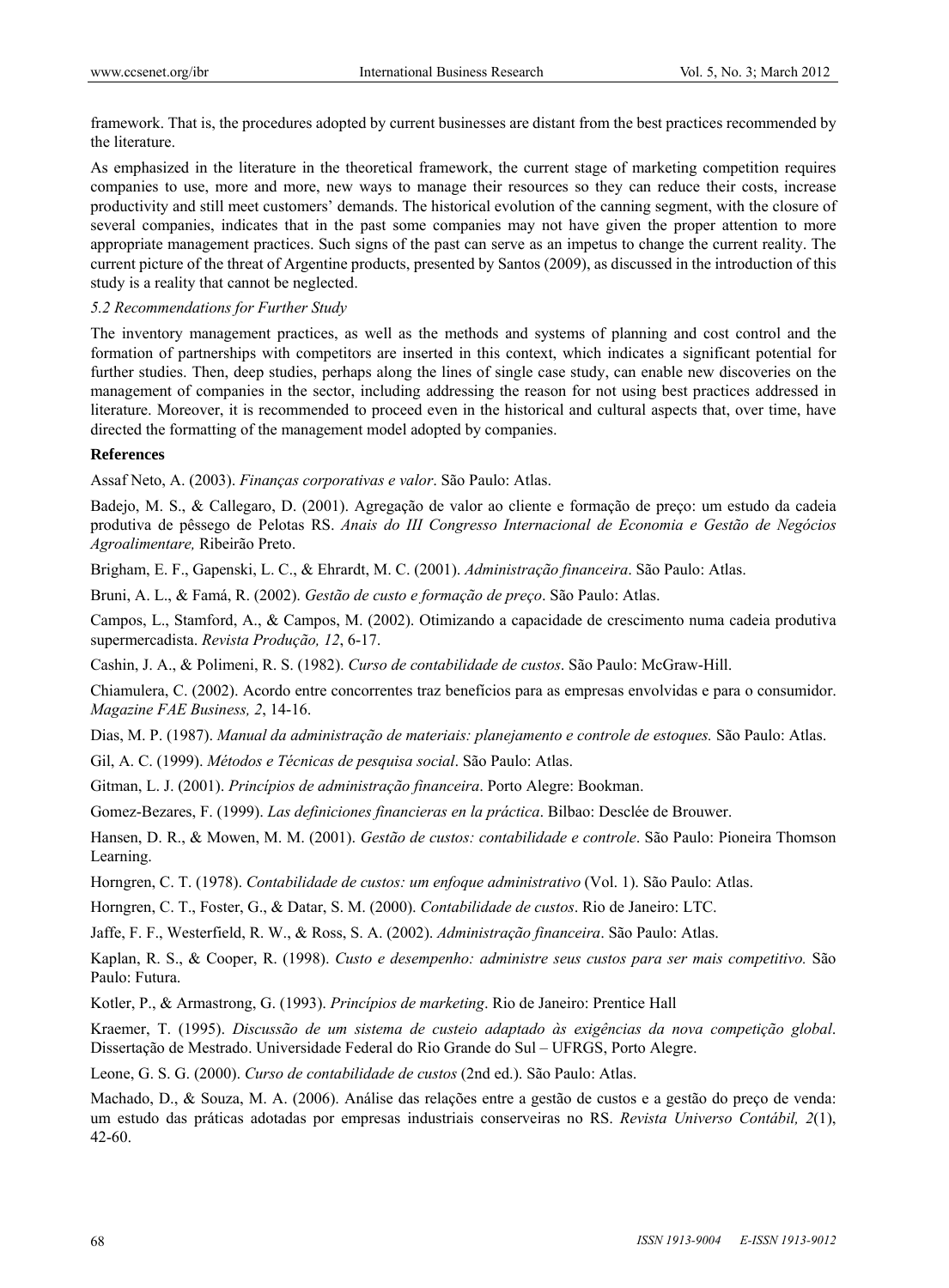Madail, J. C. M., & Raseira, M. C. B. (2008). Aspectos da produção e mercado do pêssego no Brasil. Circular Técnica 80. Acessed in september 30th, 2009, at: http://www.cpact.embrapa.br/publicacoes/download/circulares/Circular\_80.pdf.

Martins, E. (2003). *Contabilidade de custos* (9th ed.). São Paulo: Atlas.

Olave, M. E. L., & Amato Neto, J. (2007). Redes de cooperação produtiva: uma estratégia de competitividade e sobrevivência para pequenas e médias empresas. *Gestão & Produção, 8*, 289-318. http://dx.doi.org/10.1590/S0104-530X2001000300006

Perez Jr., J. H., Oliveira, L. M., & Costa, R. G. (2008). *Gestão estratégica de custos* (5th ed.). São Paulo: Atlas.

Raupp, F. M., & Beuren, I. M. (2003). Metodologia de pesquisa aplicável às ciências sociais. In BEUREN, I. M. (Org.). *Como elaborar trabalhos monográficos em contabilidade.* São Paulo: Atlas.

Rogers, P., Ribeiro, K., & Rogers, D. (2004). Avaliando o risco na gestão financeira de estoques. *Anais do VII Simpósio de Administração da Produção, Logística e Operações Internacionais – SIMPOI,* São Paulo.

Sakurai, M. (1997). *Gerenciamento integrado de custos*. São Paulo: Atlas.

Santos, J. J. (2005). *Fundamentos de custos para formação do preço e do lucro* (5th ed.). São Paulo: Atlas.

Santos, L. (2009). Concorrência Argentina faz sobrar pêssego no RS. *Correio do Povo Newspaper,* p. 18.

Sardinha, J. C. (1995). *Formação de preço: a arte do negócio*. São Paulo: Makron Books.

Scherr, F. C. (1989). *Modern working capital management*. New York: Prentice-Hall.

Sindicato das indústrias de conservas de Pelotas (2009). *O setor de conservas em Pelotas-RS: Relatório de pesquisa.*  Pelotas: SINDOCOPEL.

Souza, M. A., & Diehl, C. A. (2009). *Gestão de custos: uma abordagem integrada entre contabilidade, engenharia e administração*. São Paulo: Atlas.

Stevenson, W. J. (1981) *Estatística aplicada à administração.* São Paulo: Harper & Row do Brasil.

Teló, A. (2001). Desempenho organizacional: planejamento financeiro em empresas familiares. *Rev. FAE, 4*(1), 17-26.

Zuccolloto, R., & Colodetti, E. (2008). Gerenciamento de preços em empresas de pequeno porte por meio do custeio variável e do método de Monte Carlo. *Reflexão Contábil, 26,* 39-52.

| Company | Proportion of companies' own capital | Company | Proportion of companies' own capital |
|---------|--------------------------------------|---------|--------------------------------------|
|         | $30\%$                               |         | $30\%$                               |
|         | $35\%$                               |         | $80\%$                               |
|         | $100\%$                              |         | 40%                                  |
|         | $50\%$                               |         | 90%                                  |

Table 1. Proportion of Companies' Own Capital Used in Relation to the Total Turnover